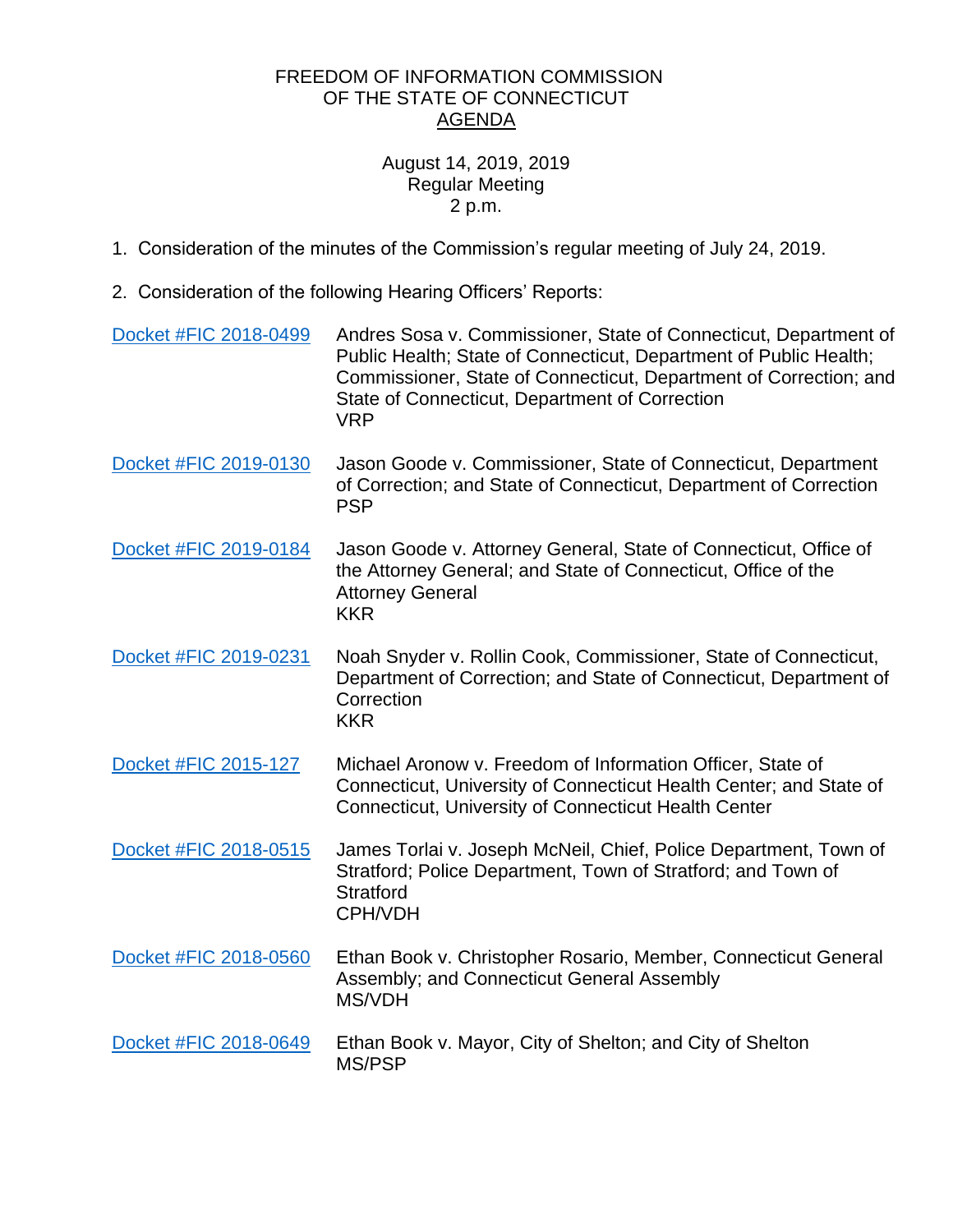Agenda-Regular Meeting Page 2 August 14, 2019

| Docket #FIC 2018-0584 | Cristina Orsi-Lirot v. First Selectman, Town of Darien; and Town of<br>Darien<br><b>VDH</b>                                                                                                     |
|-----------------------|-------------------------------------------------------------------------------------------------------------------------------------------------------------------------------------------------|
| Docket #FIC 2018-0599 | Daniel Oliverio v. Director of Administrative Services, Town of<br>Stonington; and Town of Stonington<br><b>VDH</b>                                                                             |
| Docket #FIC 2018-0646 | Katherine Camara v. Town Manager, Town of Watertown; and<br><b>Town of Watertown</b><br><b>CPH/VDH</b>                                                                                          |
| Docket #FIC 2018-0655 | James Barrett and Blue Bird Prestige, Inc. v. Chairman, Inland<br>Wetlands Commission, Town of Stratford; Inland Wetlands<br>Commission, Town of Stratford; and Town of Stratford<br><b>VDH</b> |
| Docket #FIC 2018-0656 | Joseph Regensburger v. Chairman, Inland Wetlands Commission,<br>Town of Stratford; Inland Wetlands Commission, Town of Stratford;<br>and Town of Stratford<br><b>VDH</b>                        |
| Docket #FIC 2019-0186 | Joel Skilton v. Chairman, Pension Commission, Town of Morris;<br>and Pension Commission, Town of Morris<br>MS/MDR                                                                               |

3. Consideration of Notice of Decision Not to Schedule in *Joseph Sastre v. Chief, Armando Perez, Police Department, City of Bridgeport; and Police Department, City of Bridgeport,*  Docket # FIC 2018-0474.

4. Consideration of Notice of Decision Not to Schedule in *Joan Zygmunt v. George C. Jepsen, Attorney General, State of Connecticut, Office of the Attorney General; and State of Connecticut, Office of the Attorney General,* Docket # FIC 2018-0548.

5. Consideration of Notice of Decision Not to Schedule in *Joan Zygmunt v. Commissioner, State of Connecticut, Department of Consumer Protection; and State of Connecticut, Department of Consumer Protection,* Docket # FIC 2018-0559.

6. Consideration of Notice of Decision Not to Schedule in *James Torlai v. Attorney General, State of Connecticut, Office of the Attorney General; and State of Connecticut, Office of the Attorney General,* Docket # FIC 2019-0204.

7. Consideration of Motion to Reconsider Final Decision dated July 16, 2019 and received by the Commission on July 18, 2019, filed by complainant in *Nicholas Sheppard v. Dean of Student Affairs, State of Connecticut, Manchester Community College; and State of Connecticut, Manchester Community College,* [Docket #FIC 2018-0590.](https://portal.ct.gov/-/media/FOI/Minutes/2019/June26/2018-0590.pdf?la=en)